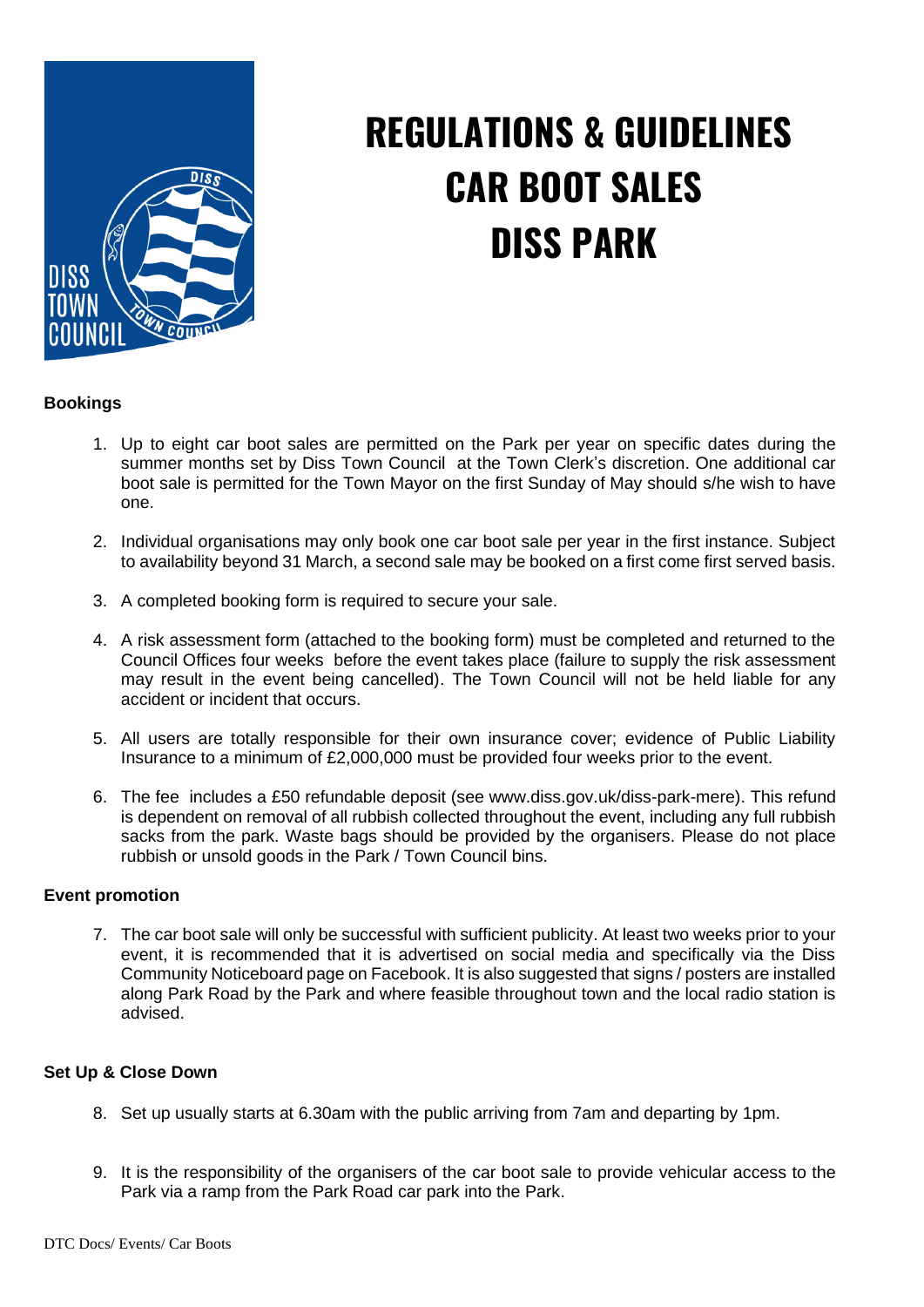- 10. Vehicular access needs to be clearly defined and marked out by traffic cones (which are provided by the council) and visible to 'car booters' as they arrive. Two ramps are available for use by organisers and an access key to the park toilet cupboard where the ramps are stored must be collected on the Friday before the car boot sale from the Town Council Offices.
- 11. Only cars belonging to 'car booters' are permitted on the Park. Parking Marshals will be required to patrol the area to ensure that parking by unauthorised vehicles on the Park does not occur.
- 12. Ramps and cones must be returned to the Park toilet cupboard at the end of the car boot. The Park toilet cupboard key must be returned to the council on the Monday morning following the car boot.
- 13. A minimum space of three metres should be left between cars including their 'stalls' to allow access by emergency vehicles (see proposed site layout plan attached).
- 14. All car boot sales must be finished by 13.00 hours and vehicles must not depart before 11.30am. The organiser and marshalls are required to remain on site until the last vehicles have departed.
- 15. Hirers are encouraged to liaise with the local charity shops to arrange collection of any unpurchased goods at the end of the car boot sales to minimise goods being left outside closed charity shops on Sundays.
- 16. Toilet facilities will be available from 06.15 on the day.

#### **Accidents**

17. All accidents, damage and "near misses" involving Traders, their staff or members of the public must be reported on the next working day to the Maintenance Manager for entry in Diss Town Council's Incident report form (IRF).

#### **Health & Safety**

18. There are significant health & safety risks posed to themselves, the public and other car booters whilst setting up and dismantling their stalls.

19. The Council shall not be liable for damage to any property or for any losses, claims, demands, actions, proceedings, damages, costs or expenses or other liability incurred by the car booter.

20. Parking marshals must be provided to direct vehicles to where they should be parked and to be responsible for vehicular movements at the beginning and end of the car boot. A minimum of three marshals should be allocated to the car park and to direct traffic to their pitch. It is recommended that sellers are settled and trading before collecting fees.

21. Any vehicle movement during the sale should be supervised by a Parking Marshal who will escort them from the Park. It is the responsibility of the organisers to advise car booters of this.

All Organisers are required to:

- a) Ensure all marshals are wearing Hi-Viz jackets.
- b) Ensure all marshals are adequately informed,instructed, supervised, and trained in health and safety matters.
- c) Take reasonable care of their personal health, safety, and welfare and that of others who may be affected by their acts or omissions.